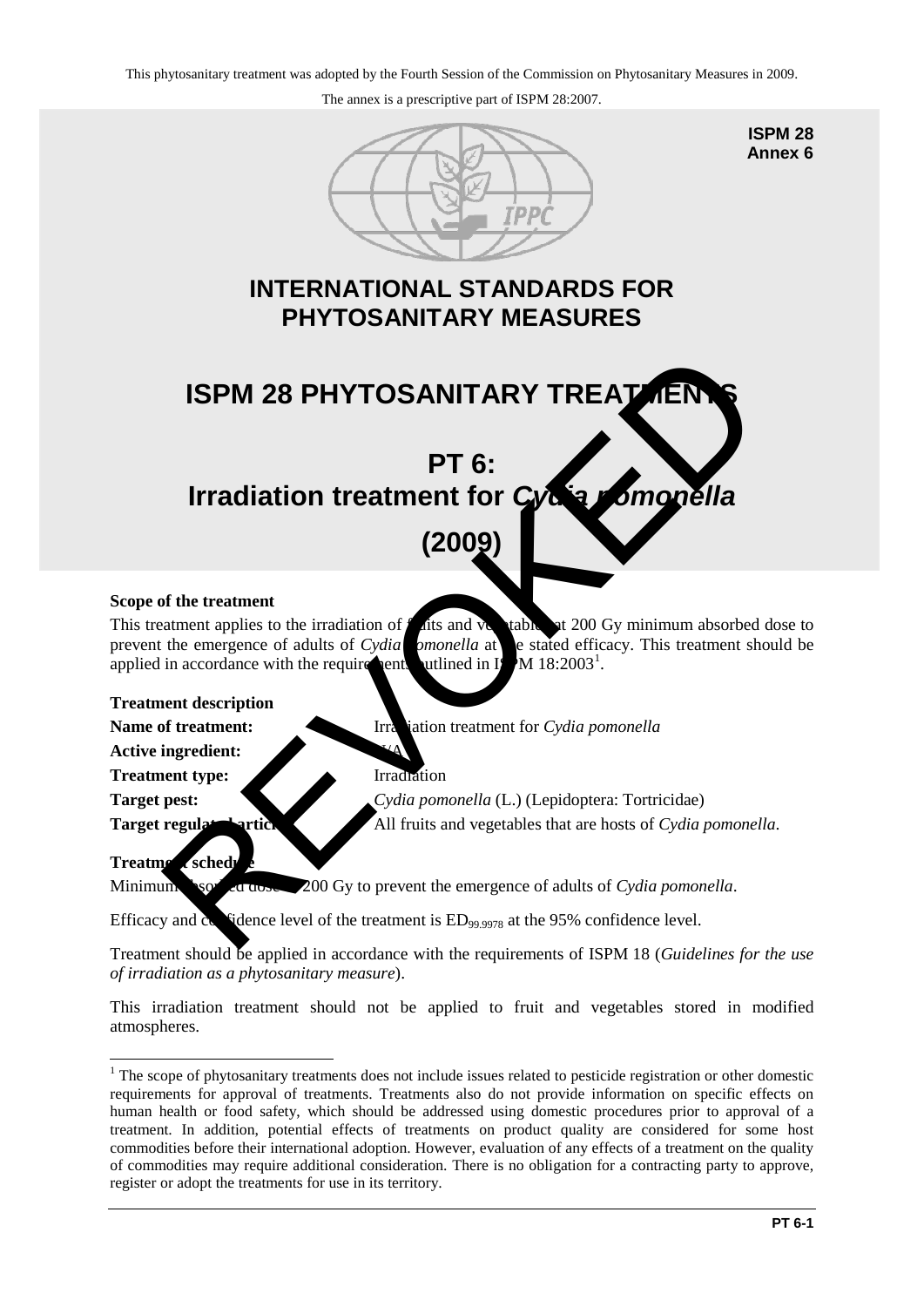## **Other relevant information**

Since irradiation may not result in outright mortality, inspectors may encounter live, but non-viable *Cydia pomonella* (larvae and/or pupae) during the inspection process. This does not imply a failure of the treatment.

The Technical Panel on Phytosanitary Treatments based its evaluation of this treatment on the research work undertaken by Mansour (2003) that determined the efficacy of irradiation as a treatment for this pest in *Malus domestica*.

Extrapolation of treatment efficacy to all fruits and vegetables was based on knowledge and experience that radiation dosimetry systems measure the actual radiation dose absorbed by the target pest independent of host commodity, and evidence from research studies on a variety of pests and commodities. These include studies on the following pests and hosts: *Anastrepha ludens* (*Citrus paradisi* and *Mangifera indica*), *A. suspensa* (*Averrhoa carambola*, *Citrus paradisi* and *Mangifera indica*), *Bactrocera tryoni* (*Citrus sinensis*, *Lycopersicon lycopersicum*, *Malus domestica*, *Mangifera indica*, *Persea americana* and *Prunus avium*), *Cydia pomonella* (*Malus de estica* and a ficial diet) and *Grapholita molesta* (*Malus domestica* and artificial diet) (Bustar *et a*) 2004; Guld & von Windeguth, 1991; Hallman, 2004, Hallman & Martinez, 2001; Jessep *et al.*, 192; Masour, 2003; von Windeguth, 1986; von Windeguth & Ismail, 1987). It is cognized, however, that treatment efficacy has not been tested for all potential fruit and vegetable sets of the target pest. If evidence becomes available to show that the extrapolation of the trainent to cover all hosts of this pest is incorrect, then the treatment will be reviewed. dities. These include studies on the following pests and hosts: Anastrepha ludens<br>
is Bactrocera tryoni (Citrus sinensis, Lycopersicon hycopersicum, ML<br> *Bactrocera tryoni (Citrus sinensis, Lycopersicon hycopersicum, ML*<br>

#### **References**

- **Bustos, M.E., Enkerlin, W., Reyes, J. & Toledoc, J. 2004.** Irradiation of mangoes as a postharvest quarantine treatment for fruit flies (Diptera: Tephritidae). *Journal of Economic Entomology*, 97: 286−292.
- **Gould, W.P. & von Windeguth, A.L.** 291. Gamma irradiation as a quarantine treatment for carambolas infested with Caribb**on fruit flies.** *Florida Entomologist*, 74: 297−300.
- Hallman, G.J. 2004. Ionizing irradiction quarantine treatment against Oriental fruit moth (Lepidoptera: Tortricidae) in ambient and hypoxic atmospheres. *Journal of Economic Entomology*, 97: 82→827
- Hallman, G.J. & Martinez, L.R. 2001. Inizing irradiation quarantine treatments against Mexican fruit fly (Diptera: Tephritidae) in citrus fruits. *Postharvest Biology and Technology*, 23: 71−77.
- **Jessup, A.J., Rigney, C.J., Millar, A., Sloggett, R.F. & Quinn, N.M.** 1992. Gamma irradiation as a commodial treatment against the Queensland fruit fly in fresh fruit. *Proceedings of the* Research Containing Meeting on Use of Irradiation as a Quarantine Treatment of Food and *Agricultural Commodities*, 1990: 13−42.
- Mansour, **M. 2003.** Gamma irradiation as a quarantine treatment for apples infested by codling moth (Lepido<sub>p</sub>tera: Tortricidae). *Journal of Applied Entomology*, 127: 137−141.
- **von Windeguth, D.L.** 1986. Gamma irradiation as a quarantine treatment for Caribbean fruit fly infested mangoes. *Proceedings of the Florida State Horticultural Society*, 99: 131−134.
- **von Windeguth, D.L. & Ismail, M.A.** 1987. Gamma irradiation as a quarantine treatment for Florida grapefruit infested with Caribbean fruit fly, *Anastrepha suspensa* (Loew). *Proceedings of the Florida State Horticultural Society*, 100: 5−7.